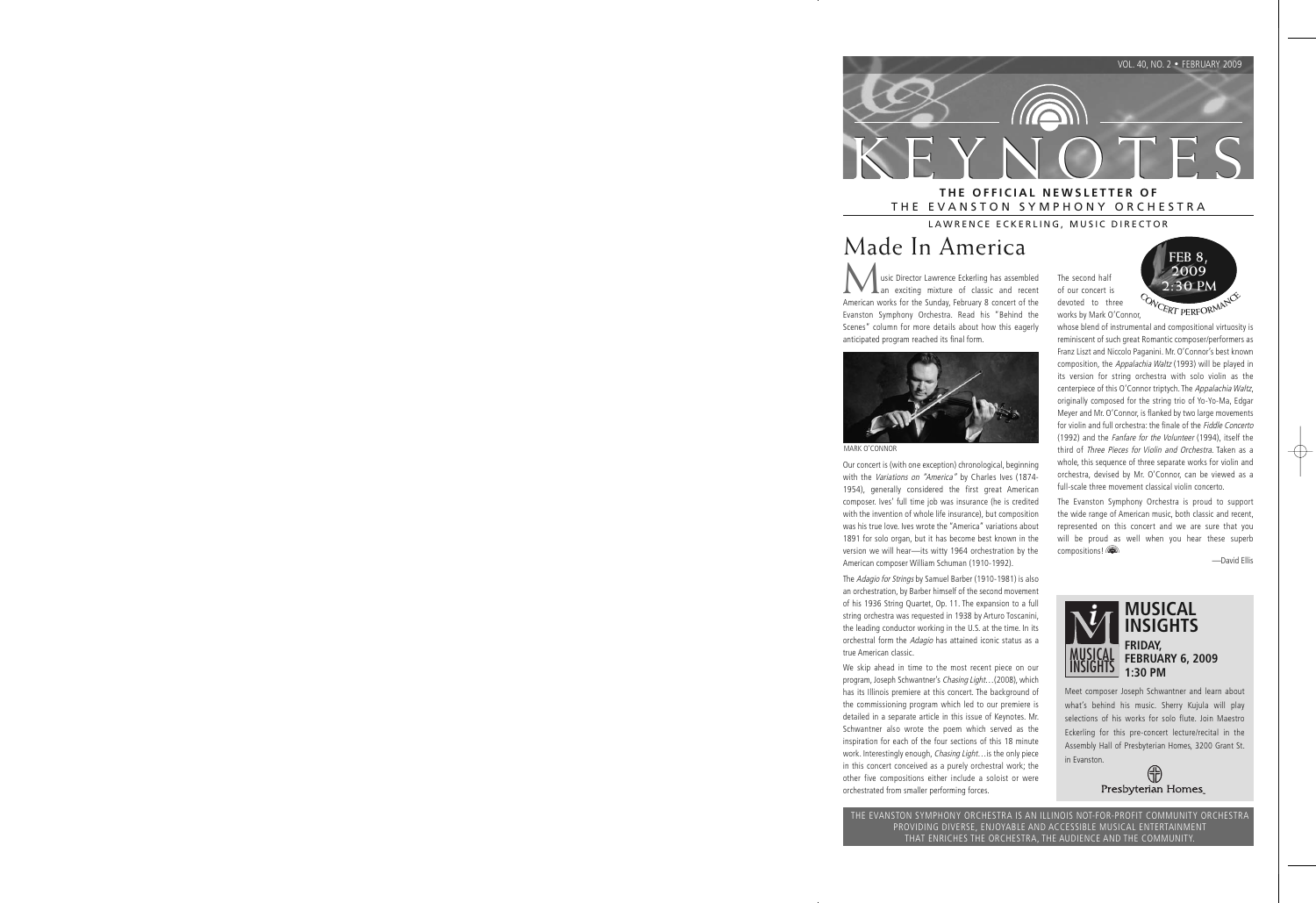## BEHIND THE SCENES



What a concert we have this February. This concert is truly "Made In America"! We will play two classic American works by Ives and Barber and then compositions from two living composers – Joseph Schwanter's Chasing Light... and Mark O'Connor's Appalachia Waltz, Fiddle Concerto finale and Fanfare for the Volunteer. We will also have the unique situation of both living composers being present at the concert. This is an honor for you the audience, for me the conductor, and for all the musicians in the orchestra. This isn't just a live performance but truly living music.

LAWRENCE ECKERLING,

MUSIC DIRECTOR

I always knew that I wanted Mark O'Connor to perform with us this season. He is an exceptional musician with talents in many genres of music. We also knew, when planning this season, that we would be performing the new work from the Ford Made In America project. I have to consider many factors when putting together programs, from the availability of soloists to performance dates and even sponsorship. Sometimes we get

truly lucky, and circumstances force some extraordinary but magical combinations. This was one of those fortuitous times. All the schedules aligned and we are privileged to have two amazing composers living with us for a week in February, performing with us, listening to us and engaging in outreach programs in the community. All the pieces slotted into place and created a program better than I could ever have hoped.

One of the interesting questions for me, the conductor, then is, "What is it like to prepare the score of a new work in anticipation of performing these pieces either in front of, or actually with the composer?

I know that in my studies of a symphony by, say, Beethoven, there has been many a time when, (just like the TV game show) I've wanted to "use a lifeline and phone a friend." But I didn't have Beethoven's phone number or e-mail address to ask a question! So the advantage of preparing a work with a living composer is that you can contact them for clarification, and Joseph Schwantner and Mark O'Connor are actually available to answer questions. (Questions such as, "Exactly what did you intend when you wrote…)?

There is an evolution that happens with the performance of virtually every work. The composer composes what is considered the final draft of the work and it goes into rehearsal and performance. Then the composer makes adjustments according to how the actual sound differs from what he or she had imagined in his/her head. These changes might be a note change based on a miscalculation or a copyist error, and could be as minor as changing a particular instrument's dynamic marking from forte to mezzo forte, all in the name of making something that is meant to be heard, actually heard, and in the clearest possible way.

So you can see that these are indeed living pieces which continue to evolve. In the case of performing Chasing Light..., instead of taking months or years for these small revisions, with a new Ford Made in America performance virtually every week all kinds of changes happen, and quickly. The work matures at an accelerated rate. One conductor hears another's performance. And each conductor brings something of his/her own to the work, which is heard both by the composer and other conductors. The work develops its own traditions, but instead of this taking a lifetime, or several lifetimes, it happens in the span of a single year. It's a fascinating phenomenon that is very unique to Ford Made In America.

In the case of Mark O'Connor's works we are performing at this concert, the solo violin part is being performed by the composer himself. Each time the composer performs his own work, the music continues to evolve. While we will have to wait until after the performance to know for sure, it is likely that Mr. O'Connor's performance will sound at times different from his recordings of these works. All three works have had time to mature since they were first performed and recorded. It is a very interesting example of comparing "what the composer wrote" with how he actually plays the music, and definitely sheds some light (and provides food for thought) about how literal and "frozen" the directions on the printed page should be, and how much "liberty" is (or should be) allowed.

When it is all said and done, an orchestral performance is a collaboration, and a meeting of the minds between a conductor and composer (dead OR alive). And as always, the conductor is the "concept unifier" for the orchestra players (all who have their own set of musical personalities). It's no wonder then, that every single performance of Chasing Light... will necessarily be different from each other, and, being the great work that it is, will show its infinite number of personalities and possibilities.

I am definitely looking forward to Mr. Schwantner's and Mr. O'Connor's residencies when they will attend (and in the case of Mr. O'Connor, also perform with) the Evanston Symphony's final rehearsal and performance. The three of us will have the opportunity to experience how the Schwantner and O'Connor visions and the Evanston Symphony Orchestra's visions interact. And that interaction is precisely what you, our audience, will experience at the actual performance. This is what makes the art of live music so fascinating, compelling and rewarding.

> —Lawrence Eckerling Music Director, Evanston Symphony Orchestra

### MEET *MARK O'CONNOR* – AN AMERICAN ORIGINAL

Get ready for an exciting showcase of American Music! The Evanston Symphony will present Mark O'Connor as soloist in the finale of his Fiddle Concerto, the Appalachia Waltz, and Fanfare for the Volunteer on our February 8th concert.

Mark O'Connor grew up in Seattle "in a family of dancers," he says. "My first instrument was the classical guitar." He describes what caused him to settle on a career in music. "It all happened when I was 12 years old—in just one month—June, 1974. I won the National Junior Fiddle Championship and appeared on the Grand Ole Opry program; I also made a recording, becoming the youngest fiddler ever to have a national recording contract: I guess that was my moment of truth—I was going to follow a career in music." Mark adds, "It should be noted that the violin and fiddle are the exact same instrument. I look at it this way: the violin is such a great instrument that it deserves to have so many names!"



MARK O'CONNOR, VIOLIN/FIDDLE

Many critics have remarked on his very personal, very American style, especially in his melodies. After hearing one of his compositions, The New York Times wrote, "If Dvorak had spent his American leisure time in Nashville, instead of Spillville, Iowa, the New World Symphony would have sounded like this." "Recently, the Dubuque, Iowa, Symphony presented back-toback performances of my Americana Symphony and the New World Symphony," Mark reports, "and it was observed that Dvorak's music is melancholy; he really missed his homeland, while my music has a brighter mood—the constant attraction to go West, seeking a new homeland."

O'Connor has studied and composed music in the folk genres of many periods in American History. Asked if he did all his own research, he responded, "I brought in a musicologist for the Liberty! project, which is about the American Revolution. We found some interesting things. In one old manuscript, I recognized some songs I learned as a boy. Then we came across a little piece of paper—It was a note from Thomas Jefferson, who of course played the violin, listing his favorite fiddle tunes, such as "Soldier's Joy" and Devil's Dream," and again I recognized these from my childhood." ( $\blacksquare$ )

—Lillias Circle

### ESO TO HOST COMPOSER JOSEPH SCHWANTNER FEBRUARY 5–8, 2009



As part of **Ford Made in America**, the largest orchestral commissioning consortium in the country's history, the ESO will host Pulitzer Prize winning composer Joseph Schwantner for a residency prior to the ESO premiere of *Chasing Light*...on Sunday, February 8, 2009. Mr. Schwantner's residency will begin with a pre-concert talk and reception on Thursday, February 5, followed by visits to students and faculty at New Trier Township High School in Winnetka, the Merit School of Music in Chicago, and Midwest Young Artists in Highwood on February 6, and 7, 2009. These visits will offer hundreds of Chicago area high school students the opportunity to meet Mr. Schwantner and present their original compositions based on haiku poetry to the composer. This educational outreach program is a vital component of **Ford Made in America**, and enhances the ESO's existing educational outreach, which includes Play Me a Picture, Paint Me a Tune for middle school students and Music in Your World for Head Start pre-school children.

JOSEPH SCHWANTNER, **COMPOSER** 

**Ford Made in America** is made possible by a generous grant from Ford Motor Company Fund, the philanthropic arm of Ford Motor Company. Spearheaded by the League of American Orchestras and Meet The Composer, **Ford Made in America** offers an unparalleled opportunity for ensembles in smaller communities to premiere a new work by an established American composer of national repute, and brings music by a living composer to audiences nationwide.

> Joseph Schwantner's *Chasing Light*… is part of **Ford Made in America** A Partnership Program of the League of American Orchestras and Meet The Composer



#### **Ford Made in America is made possible by Ford Motor Company Fund.**

Francis Goelet Charitable Lead Trusts, and The Amphion Foundation.

This program is generously supported by the National Endowment for the Arts. Additional funding is provided by The Aaron Copland Fund for Music,

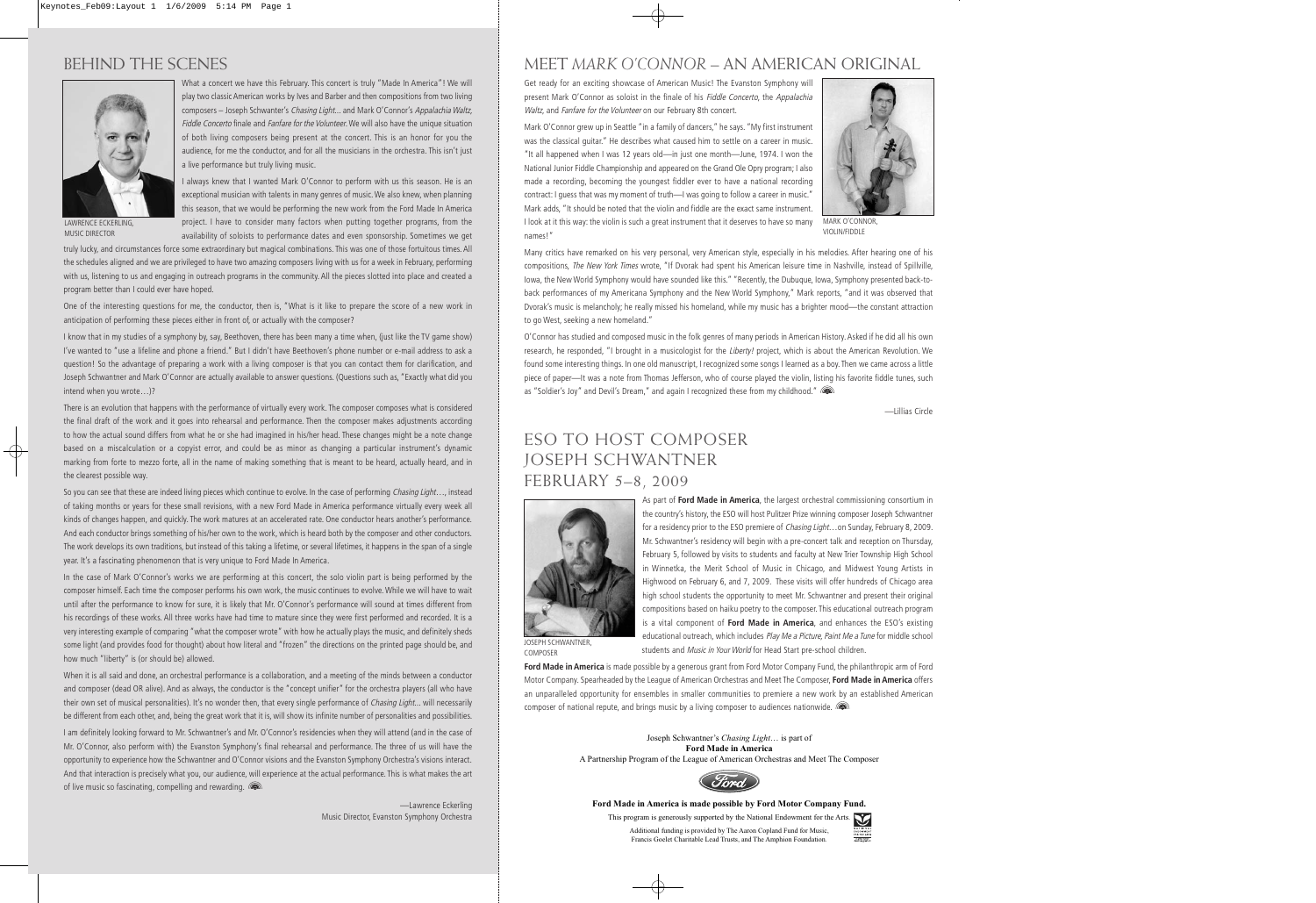### SUPPORT THE EVANSTON SYMPHONY WITH A GIFT TO OUR ANNUAL FUND

At our concerts you share the joy of music each time Maestro Eckerling and the orchestra take the stage. The ESO is committed to our mission of keeping live symphonic performances accessible to everyone. Because we keep ticket prices low, the ESO earns only about half of its operating budget from ticket sales. The other half comes from contributions – from people like you. Your gift also supports Music In Your World and Play Me A Picture, Paint Me A Tune!, the ESO's music education programs in partnership with School District 65, that strengthen educational outcomes and enrich the lives of our children.

All ESO donors are featured proudly on our **ESO Community On Stage** display in the Pick-Staiger lobby at our concerts. We value every gift given. For a leadership donation of \$350 or more, your name, or the name of whomever you choose to honor, is displayed as a Principal Player and donors of \$125–\$349 are Section Members. Each has their choice of instrument on our special Share the Stage display, which recognizes our most generous supporters. Of course, every gift, whatever its size, inspires others and ensures the ESO remains a strong and vital part of our community.

Make your tax-deductible gift today! Please look for the **ESO Community On Stage** in the Pick-Staiger lobby at our February 8 concert. You can even make your donation at intermission – and choose the instrument you wish to sponsor. Watch your mailbox for more information on **Share The Stage**…and thank you for your support!

#### DONATION LEVELS

| $\Box$ Conductor | \$2,500 and up    | $\Box$ Principal Player $^*$ | $$350 - $599$ |
|------------------|-------------------|------------------------------|---------------|
| Concertmaster    | $S1.500 - S2.499$ | $\Box$ Orchestra Member*     | $S125 - S349$ |
| Soloist          | $S600 - S999$     | $\Box$ Supporter             | $S10 - S124$  |

#### **DONATION**

I would like to make a gift for the following amount: \$\_\_\_\_\_\_\_\_\_\_\_\_\_\_\_\_\_\_\_\_\_\_\_\_\_\_

 $^*$  Instrument choice  $\_\_$ 

Share The Stage donor listing should read:

| GIFT RECOGNITION OR TRIBUTE GIFT INFORMATION (optional) |  |
|---------------------------------------------------------|--|
|---------------------------------------------------------|--|

| <b>DONOR</b> |  |  |
|--------------|--|--|
| NAME         |  |  |
|              |  |  |
|              |  |  |
|              |  |  |
|              |  |  |
|              |  |  |

#### PAYMENT INFORMATION

□ Check Enclosed □ Visa □ MasterCard □ Discover Card Acct# Exp. Date

Name as it appears on card

Signature\_\_\_\_\_\_\_\_\_\_\_\_\_\_\_\_\_\_\_\_\_\_\_\_\_\_\_\_\_\_\_\_\_\_\_\_\_\_\_\_\_\_\_\_\_\_\_\_\_\_\_\_\_

Mail this filled-out form with check or credit card number to: Evanston Symphony Orchestra • PO Box 778, Evanston, IL 60204

### THE JOY OF THE SEASON CELEBRATED AT AN EVANSTON SYMPHONY CHRISTMAS

Over 1,000 listeners, musicians, singers and dancers reveled in seasonal joy at our holiday concert in December. The ESO played a wide selection of holiday favorites introduced by our Master of Ceremonies, ABC7's Harry Porterfield. The Evanston Dance Ensemble troupe of 32 young dancers brought the Nutcracker Ballet to life and enthralled our audience; in the second half the Evanston Festival Chorus (directed by Sue Young) joined the orchestra with glorious singing. And, as always, Santa and his elves visited the concert during the final singalong. We would like to thank our sponsor, Romano Brothers & Co, an Evanston investment firm, for all their support of this great community concert.

In the spirit of the season, the Evanston Symphony Orchestra also put together at this concert a collection of educational items as a gift for Head Start classrooms. We would like to thank all audience members who brought a gift.  $\sqrt{2}$ 



JOE AND DICK ROMANO AND STAFF OF ROMANO BROTHERS & CO., HARRY PORTERFIELD, LAWRENCE ECKERLING AND CHERYL HAACK, ALONG WITH THE EVANSTON DANCE ENSEMBLE.

## A BIG THANK YOU TO AN IMPORTANT VOLUNTEER



The board of the Evanston Symphony Orchestra sends a heartfelt thank you to Julie Westbrook for her wonderful lectures at Musical Insights for the



past five years. Julie is spending more time on her own singing career so we will have a new lecturer, David Ellis, our General Manager. You may still see Julie at some Musical Insights as she is always interested in learning more about our programs and seeing

JULIE WESTBROOK

an extra performance by our soloists. Do come and hear David, Lawrence Eckerling, and meet Joseph Schwanter at Musical Insights on February 6th, 2009 at Presbyterian Homes.